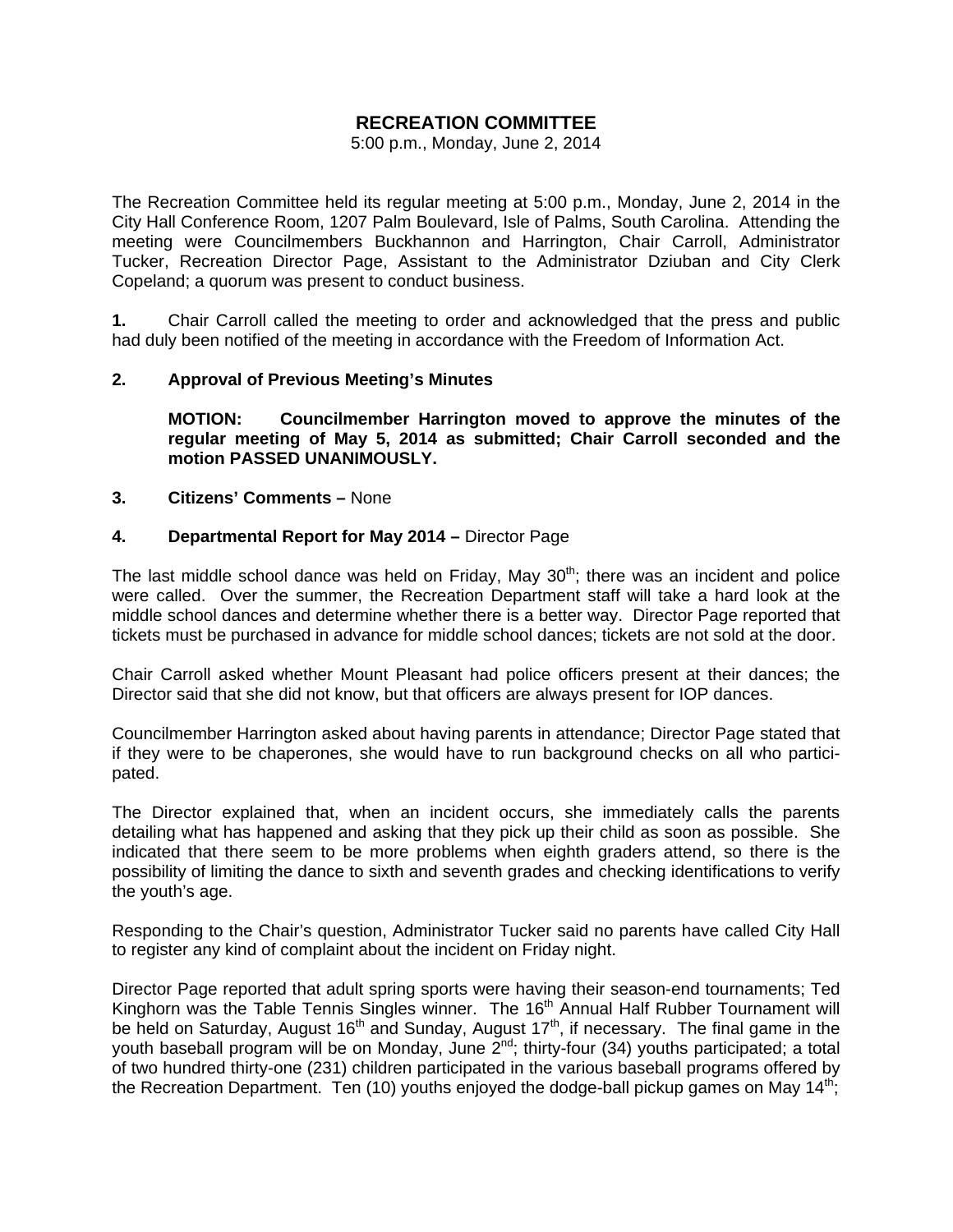the next dodge-ball pickup game is planned for Wednesday, June  $11<sup>th</sup>$ . Director Page stated that an athletic camp is planned every week of the summer, except the week of July  $4<sup>th</sup>$ ; there will be a soccer camp, basketball camp, multi-sport camp, girls' volleyball and lacrosse camps, and boys' lacrosse camp. Many programs have ended until the fall, but there are also many that will continue through the summer, i.e. BOSU, mah jongg, yoga, and Zumba. Tennis continues to be very popular with children on the island; the Tiny Tennis program has been split into two (2) classes, and good participation continues in both Youth Tennis Beginners and Youth Tennis Intermediate. The "Music in the Park" event was an afternoon of healthy familyoriented entertainment; the group "Sweet Potato Pie" is performing in Branson, Missouri this week. The Piccolo Spoleto Sand Sculpting Contest will take place on Saturday, June 7<sup>th</sup> along Front Beach; more teams have signed up for this year's event than have ever registered this far in advance. All sessions of Camp Summershine are full; counselors reported to work on June  $2^{nd}$  to prepare lesson plans and activities for the eight (8) weeks of camp. The Fire Department will provide CPR training for counselors who are not already certified. Wee Camp for three to five (3-5) year olds is also full and will run simultaneously with Camp Summershine. Support personnel Holly Norton, Shelia Redmon and Nick Bako continue to do a very good job; Nick has been especially busy getting the ball fields in shape for the season. In conclusion, Director Page reported that the oak trees along  $27<sup>th</sup>$  Avenue have been planted.

### **5. Old Business**

### **Review of FY15 Budgets Consideration of Reservations of Fund Balance Policy**

Administrator Tucker recalled from the City Council meeting, ideas were put forth on ways to reduce the heavy contributions to the Reserve for Fund Balance in these initial years; among the suggestions were extending the useful life of equipment on the schedule by one (1) year and paying for seventy-five percent (75%) of an item and financing twenty-five percent (25%). Staff is recommending that the FY15 contributions remain as they are, because any change will provide little gain in the budget and the FY15 budget is balanced. The Administrator reminded the Committee that Council can decide whether a contribution will be made to the Reservations of Fund as each budget year comes along; she also pointed to FY21 when the annual contribution levels off year over year. One (1) last point relative to the Reservations of Fund Balance is money in the bank and that Council has the ability to use any or all of these funds any time there is a significant need.

At the Public Safety Committee meeting, the digital sign was re-budgeted to FY15 as were the traffic counters, since neither of these projects is expected to be completed in FY14. The Administrator also reported that the Public Safety Committee added money in the FY15 budget for software and ticket writers which the City paid for in FY13 and has never received; the City anticipates seventeen thousand four hundred dollars (\$17,400) to be refunded by the vendor who has been unable to deliver his product.

Discussing the digital sign, Director Page explained how this project has developed from her initial recommendation; she stated that the only difference people will see is the appearance of the letters. The new digital sign has been designed to look as much like the existing sign as possible while incorporating the wayfinding sign motif.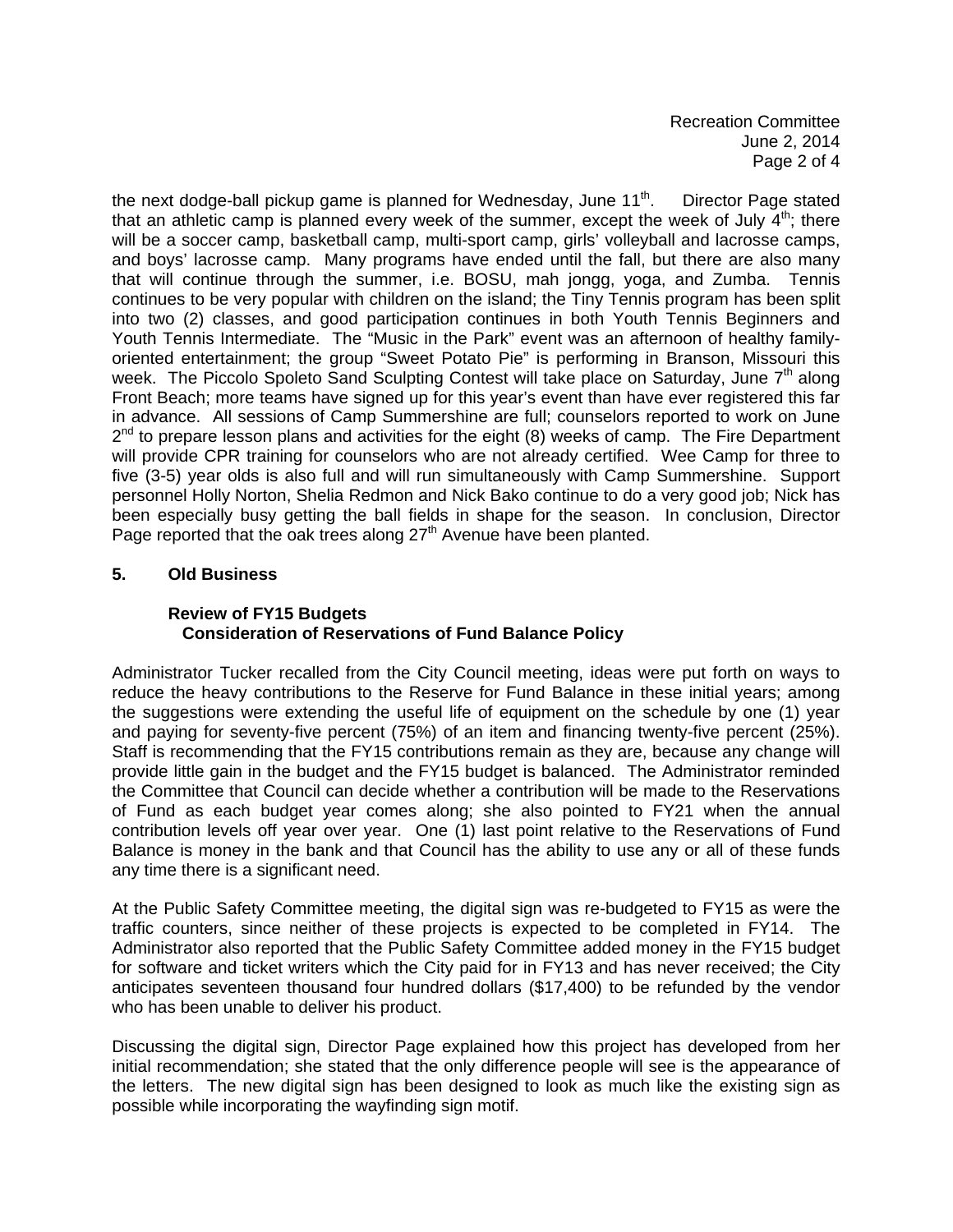Recreation Committee June 2, 2014 Page 3 of 4

In discussing the demonstration sign that the vendor offered to bring to the island, the Director stated that it will be on a trailer and will be remindful of the sign as one drives onto Sullivan's Island; she does not think the demo sign will provide anyone a true image of what has been designed for the Isle of Palms. Director Page stated that there are no plans to scroll letters or to use graphics; staff is trying to communicate the same information in a more efficient way; she readily admitted that people do not like change.

Councilmember Harrington stated that the responsibility for updating the Exchange Club sign has fallen to him and his wife, and he said that they are very familiar with the tediousness of changing the sign. He stated that he thinks the digital sign is very practical, particularly if residents and guests need to be informed of a rip current or an approaching storm.

Administrator Tucker commented that she hopes this committee supports re-budgeting the sign to FY15; in her opinion, the alternative is to eliminate the message portion of the sign and have a WELCOME sign instead.

Director Page added that any new sign must have break-away posts, because they are now a DOT requirement.

Chair Carroll said that he is hearing from residents that this sign is the "Myrtle-Beach-ization" of the Isle of Palms; Director Page noted that the City of Myrtle Beach does not have any digital signs.

### **6. New Business –** None

### **7. Miscellaneous Business**

Councilmember Harrington related a conversation with Andy Benke where he learned that Sullivan's Island has fourteen (14) handicap walkovers, four (4) of which meet ADA regulations; the Councilmember noted that, on the Isle of Palms, a handicapped person can only access the beach if he/she is in a special beach-accessible wheelchair. He stated that  $21<sup>st</sup>$  Avenue is designated as handicap accessible, but at the end of the path is soft sand which is difficult to navigate without the special wheelchair. The Isle of Palms has no ADA rated walkovers. The Councilmember stated that funds with a fifty-fifty (50-50) match are available through DHEC-OCRM.

Administrator Tucker recalled that she had been the administrator there when many of these accesses were constructed, and she commented that there are differences in terms of the sand and the topography. The Administrator added that Sullivan's Island has been successful with several of the OCRM fifty-fifty (50-50) grants.

The Administrator said that the Isle of Palms could have more if the City budgeted for its half of the project. Another factor to be considered is that some of IOP's beach accesses are quite long, and to make them ADA compliant the distance of the construction would be more expensive. Should the City succeed in getting an OCRM grant, the path must have ADA compliant parking as well.